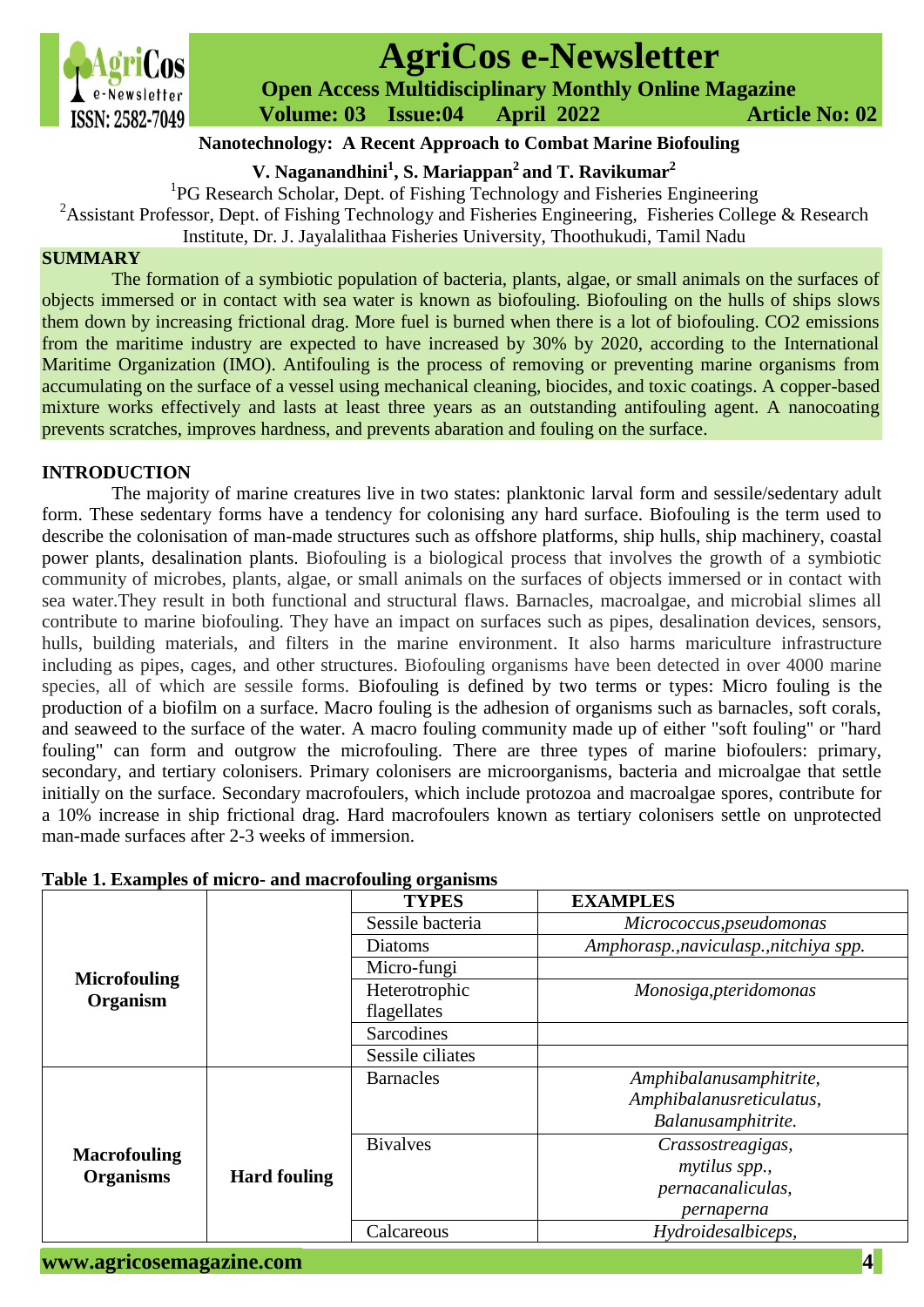|                     | tube worms       | Hydroideselegans         |
|---------------------|------------------|--------------------------|
|                     | Algae            | Laminaria spp.,          |
| <b>Soft fouling</b> |                  | Enteromorpha spp.,       |
|                     |                  | Ulva spp.                |
|                     | Anemones         | Haliplanella spp.        |
|                     | Asdicians        | Didemnumvexillum         |
|                     | <b>Bryozoans</b> | Bugulaneritina,          |
|                     |                  | cryptosulapalasiana,     |
|                     |                  | watersiphorasubtorquata, |
|                     |                  | zoobotryonpellucidum     |
|                     | Corals           |                          |
|                     | <b>Hydroids</b>  | <i><b>Obeliasp</b></i>   |
|                     | Sea cucumber     |                          |
|                     | <b>Sponges</b>   | Acantheacavernosa        |

#### **Formation and development of Biofilm**

Biofilm includes groups of microorganisms composed of cells that attach to each other and also to a surface.Marine organisms congregate on surfaces by a five-stage process:



### **Fig 1.Stages in the mechanism of biofilm formation**

Cell divisions produce the biofilm matrix, which takes a few days to a month to form. It is made up of a variety of bacteria, protozoa, larvae, algal cells like diatoms, and spores that are separated by water-filled interstitial gaps. This structure is also known as'microfouling' or'slime,' and it can be up to 500 metres thick. The nature and number of EPSs affect the biofilm's internal cohesiveness as well as its adherence to the colonised surface. It's worth noting that when cells are structured in a biofilm, they're less vulnerable to biocides than when they're planktonic. The reason for this is that the EPS matrix serves as a physical barrier that keeps biofouling communities at away. The biofilm also serves as a substrate for macroorganism adhesion.Barnacles, mussels, and tube worms are frequent fouling species found on the lower parts of the ship's submerged body, whereas algae is abundant on the upper parts. Algal growth is influenced by the amount of light available and the amount of space available.

#### **Biofouling of ships and potential impacts**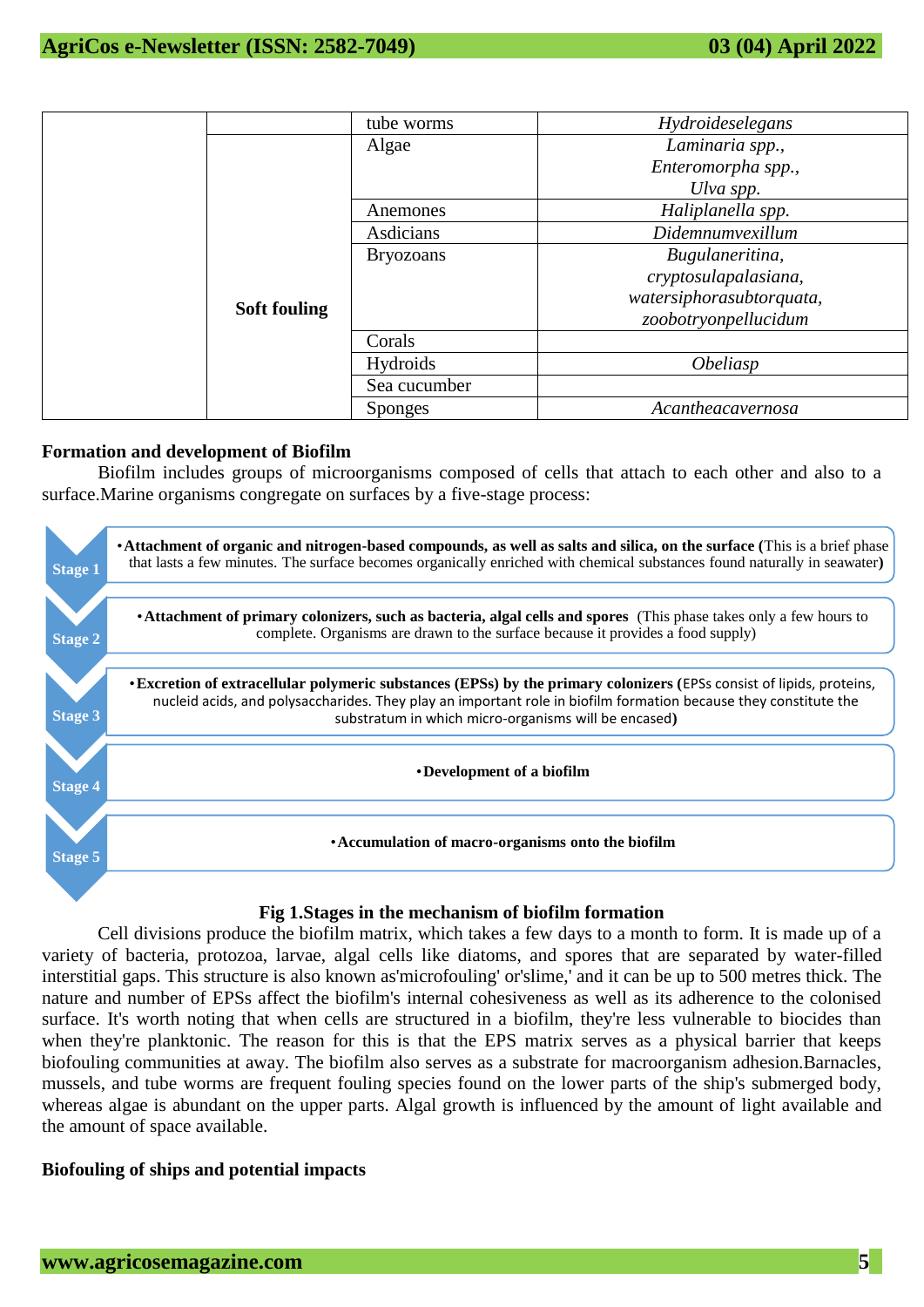The entire economic balance of the Indian fishing sector is now affected by marine biodeterioration, which is dependent on the efficient functioning of its fishing fleet. A considerable money is spent annually on the maintenance of ships in the fleet, in addition to a large investment for industrial improvement.Biofouling creates a serious operating risk in a variety of marine systems around the world. The amount of money spent to combat biofouling is staggering. According to reports, the cost of shutting down a 235 MW (e) power plant due to fouling is 170 lakhs per day (at Rs. 3.00 per kw/h).The growth of biofouling on the ship's hulls reduces speed by increasing frictional drag. With significant biofouling, more fuel is burned. This can result in diminished manoeuvrability, increased weight, and slower speeds, all of which can lead to higher fuel consumption and costs. The increased fuel consumption caused by biofouling has been estimated to be as high as 40%. Currently, shipping emissions account for 2.5 percent of global CO2 emissions per year, and are expected to rise by 50 percent to 250 percent by 2050 (EU Commission, 2017). The International Maritime Organization (IMO) estimates that CO2 emissions from the maritime sector will have increased by 30% by 2020.Biofouling on the hull below the waterline can increase the boat's frictional resistance, resulting in higher fuel consumption and a slower speed.The growth of biofouling in probes, sensors, and oceanographic instruments has an impact on data quality and instrument performance. High levels of biofouling activity can result in more dry-docking operations and deterioration in the ship hull's overall integrity.Although biofouling may create an equal or even larger risk of species transmission than ballast water, other studies have revealed that ballast water is the most common vector. Organisms are still detected on ships despite the use of antifouling coatings. They accumulate in nooks and crannies, as well as on surfaces where the coating is damaged, degraded, or applied improperly.Biocorrosion is accelerated by marine biofouling because it maintains a continual metal/organism interaction, which can lead to the deterioration of particular ship structures.

#### **Biofouling control measures**

Antifouling is the process of eliminating or preventing the accumulation of marine organisms on the surface by mechanical cleaning, biocides, toxic coatings. Marine antifouling paints can be described as 'highly specialised coatings that protect ship hulls from biofouling by releasing active compounds in a controlled manner'.This coating is used to inhibit the growth of barnacles, slime, algae, and weed, among other marine creatures. Biocides including lead, arsenic mercury, and their chemical compounds were once used as antifoulants. However, these were outlawed due to risk they posed to the environment. The antifoulanttributyltin (TBT), a pioneering self-polishing copolymer technology that used a similar heavy metal toxic effect to discourage marine species, has also been prohibited.Indeed, the use of organotins in antifouling paints was prohibited in 2008.Since 2008, ships have been treated with two types of antifouling coatings: those that contain hazardous agents and those that do not.Non-toxic paints may have a shorter lifespan than organotin paints, requiring more frequent application.They might be less effective at preventing biofouling and also another disadvantage of biocide-free coatings is that they may not be durable enough for some deep-sea vessels.Researchers looking for innovative coating ideas are also inspired by natural antifouling surfaces.Sponge and corals are examples of marine invertebrates that are relatively free of fouling organisms. Anti-fouling compounds generated from sponges have been discovered to prevent barnacle larvae from settling.

#### **Nanotechnology as an Antifouling Method**

Short-term, a copper-based mixture works well and acts as an excellent antifouling agent for at least three years following application. Other organisms are affected by copper-based antifouling formulations in addition to fouling organisms. Organotins like tributyltin (TBT) are also prohibited due to their harmful impact on the environment.When copper is employed at a nanoscale, the environmental impact is significantly reduced. Scientific researchers have discovered that the nanocoating reduces biofilm formation, bacterial adhesion, and macro fouler attachment. Nanocoating is the process of applying a thin layer of nanoparticles (chemical structures) on an object at a nanoscale thickness. Paints using nanoparticles are commonly used to cover surfaces such as cu, zno<sub>2</sub>, sio<sub>2</sub>. A superhydrophobic coating is a water-repellent thin surface layer. It's made of materials that are superhydrophobic (ultrahydrophobicity). Droplets that come into contact with this type of coating can fully rebound. A nanocoating protects the surface from scratches, improves hardness, avoids